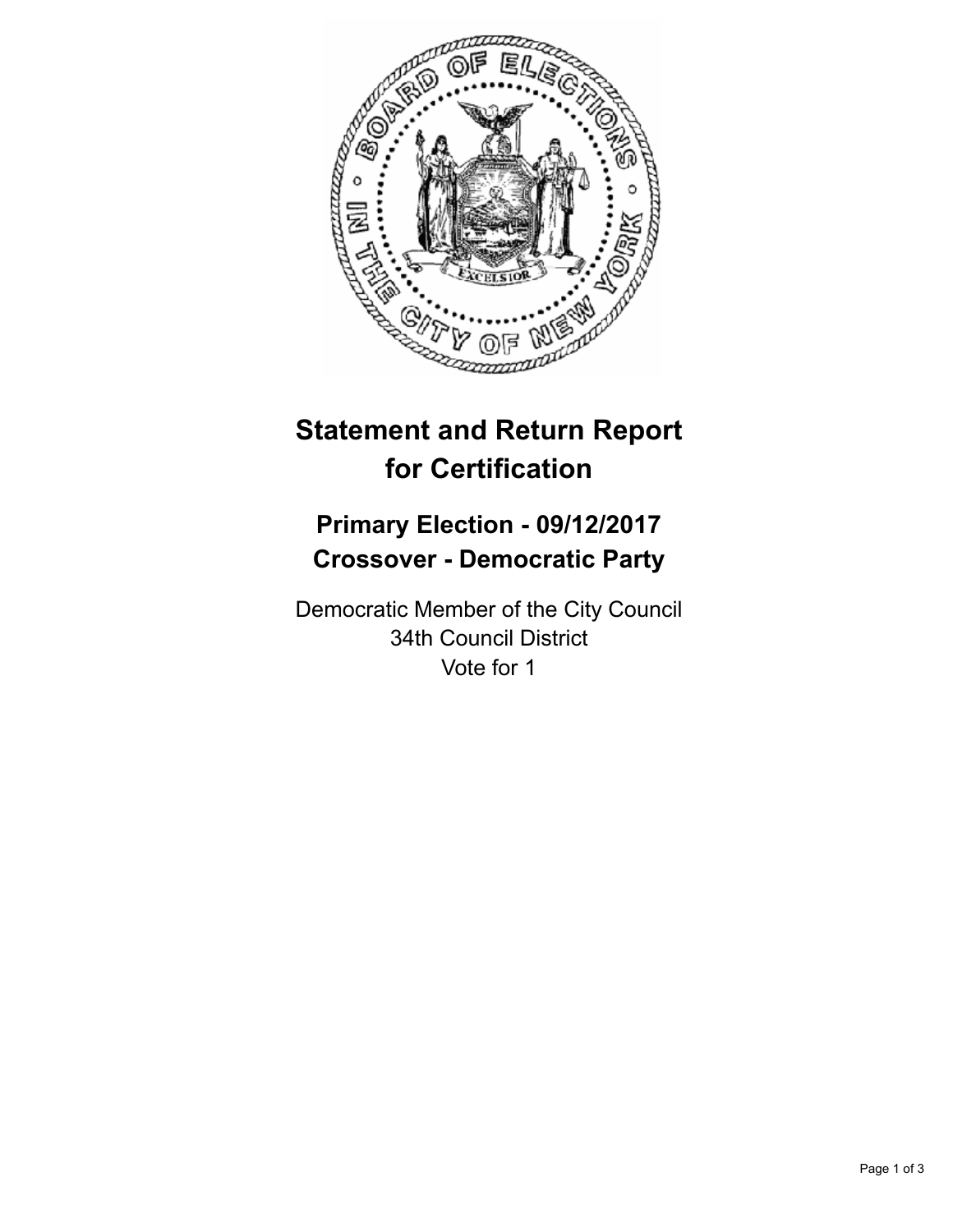

## **Kings County**

| <b>PUBLIC COUNTER</b>                                    | 9,905  |
|----------------------------------------------------------|--------|
| <b>MANUALLY COUNTED EMERGENCY</b>                        | 8      |
| <b>ABSENTEE / MILITARY</b>                               | 90     |
| <b>AFFIDAVIT</b>                                         | 90     |
| <b>Total Ballots</b>                                     | 10,093 |
| Less - Inapplicable Federal/Special Presidential Ballots | 0      |
| <b>Total Applicable Ballots</b>                          | 10,093 |
| <b>TOMMY TORRES</b>                                      | 3,412  |
| <b>ANTONIO REYNOSO</b>                                   | 5,998  |
| ANTONIO ORTIZ (WRITE-IN)                                 | 1      |
| ARTHUR WEINSTOCK (WRITE-IN)                              | 1      |
| DAVID SUN (WRITE-IN)                                     | 1      |
| JABARI BRISPORT (WRITE-IN)                               | 1      |
| MARK LEVINE (WRITE-IN)                                   | 1      |
| RITA PASARELLI (WRITE-IN)                                | 1      |
| SARAH GORDAN (WRITE-IN)                                  | 1      |
| SCOTT HUTCHINS (WRITE-IN)                                | 1      |
| UNATTRIBUTABLE WRITE-IN (WRITE-IN)                       | 6      |
| UNCOUNTED WRITE-IN PER STATUTE (WRITE-IN)                | 1      |
| VIOLET LUCCA (WRITE-IN)                                  | 1      |
| <b>Total Votes</b>                                       | 9,426  |
| Unrecorded                                               | 667    |

### **Queens County**

| <b>PUBLIC COUNTER</b>                                    | 1,068          |
|----------------------------------------------------------|----------------|
| <b>MANUALLY COUNTED EMERGENCY</b>                        | 0              |
| ABSENTEE / MILITARY                                      | 6              |
| AFFIDAVIT                                                | 26             |
| <b>Total Ballots</b>                                     | 1,100          |
| Less - Inapplicable Federal/Special Presidential Ballots | 0              |
| <b>Total Applicable Ballots</b>                          | 1,100          |
| <b>TOMMY TORRES</b>                                      | 353            |
| <b>ANTONIO REYNOSO</b>                                   | 712            |
| ELIZABETH CROWLEY (WRITE-IN)                             | $\overline{2}$ |
| FRANCISCO MOYA (WRITE-IN)                                | 1              |
| JILLIAN KAUFMAN (WRITE-IN)                               | 1              |
| UNATTRIBUTABLE WRITE-IN (WRITE-IN)                       | $\overline{2}$ |
| <b>Total Votes</b>                                       | 1,071          |
| Unrecorded                                               | 29             |